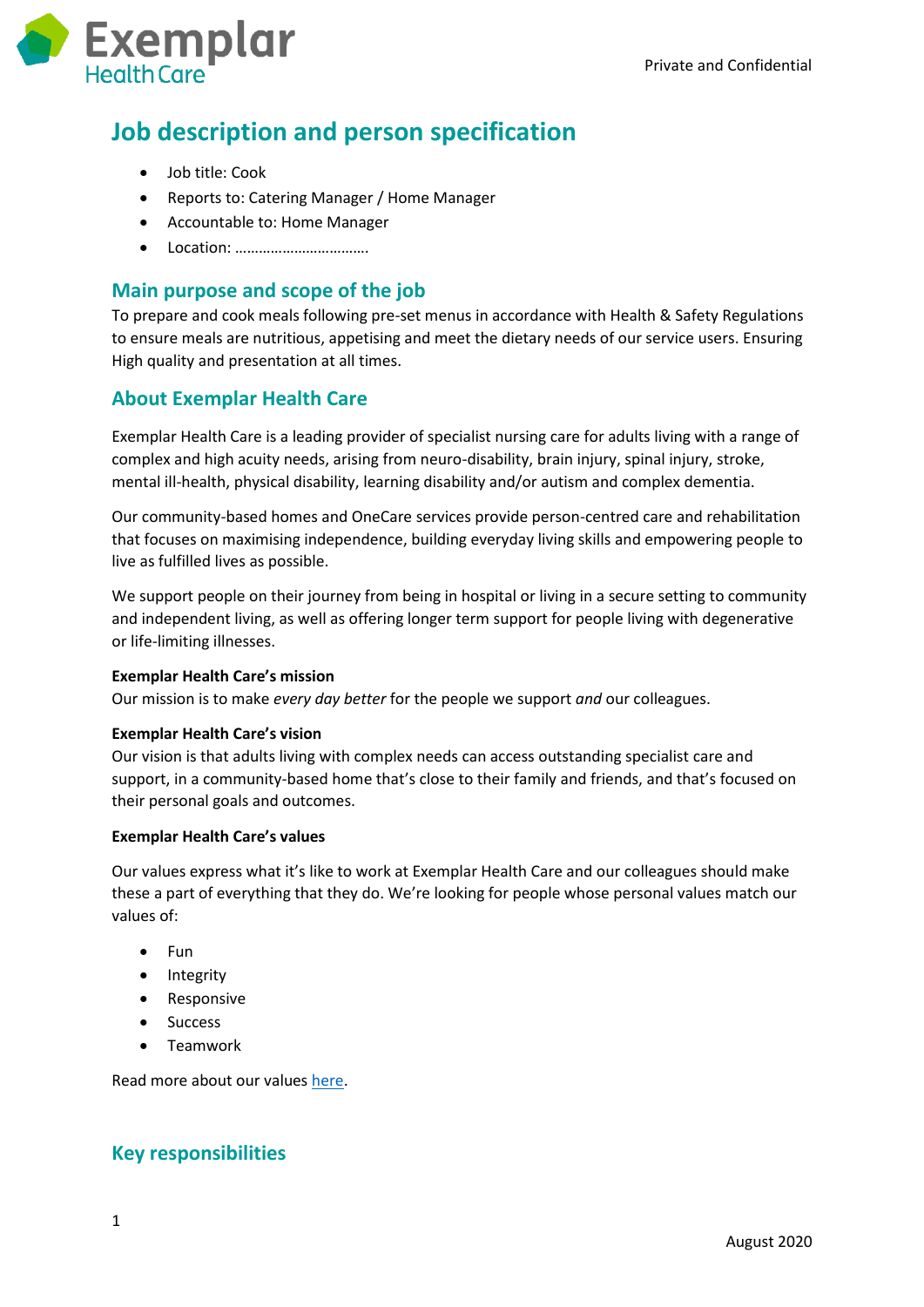

- Prepare and cook food in a safe manner
- Store all food at temperatures required by legislation
- Be aware of service user's dietary needs and respond to their comments in respect of the menu
- Be involved in the preparation and serving of food
- Hold a current food hygiene certificate to at least level 3 (Intermediate) or be working towards it
- Minimise and dispose of waste correctly
- Ensure that all food is used within the prescribed period
- Be conversant with all the policies and procedures set down by the company
- Inform the kitchen manager if you have any concerns regarding the kitchen or your duties
- Ensure that access is denied to anyone other than kitchen staff (unless a white coat is worn and permission obtained)
- Follow instructions given by the kitchen manager and/or the person in charge
- Ensure that your personal hygiene standards meet those required by the company, and that you wear the uniform provided
- Ensure chemicals and equipment are secured safely and correctly
- Complete required paperwork to meet relevant legislation, e.g. Food temperatures, fridge temperatures
- Co-operate with all the staff to create a relaxed, warm and comfortable environment for all the service users
- Report all compliments, comments and/ or complaints
- Secure service users and company's property and premises
- Report any defects, damage, theft, breakages or hazards
- Carry out other duties as will, from time to time, be directed
- Carry out all duties in a safe manner having regard for the health, safety and welfare of self, staff, service users and other persons within the home
- Undertake appropriate training and development to ensure statutory compliance and maintain appropriate professional registration
- Participate in appraisal and supervision processes within the statutory guidelines
- In accordance with the *Health & Social Care Act 2008,* the post holder will actively participate in the prevention and control of infection within the capacity of their role

## **Health and safety**

As an employee of Exemplar Health Care Health Care, the post holder has a duty under the Health and Safety at Work Act 1974, to: -

- Take reasonable care of the health and safety of themselves and all other persons who may be affected by their acts or omissions at work.
- Co-operate with their employer to ensure compliance with Health and Safety legislation and the Health and Safety policies and procedures of the service, not intentionally or recklessly interfere with, or misuse, anything provided in the interests of health, safety, or welfare, in pursuance of any of the relevant statutory provisions.
- Recognise the personal right of the service user to positive risk taking in promoting their own recovery, working within identified guidelines.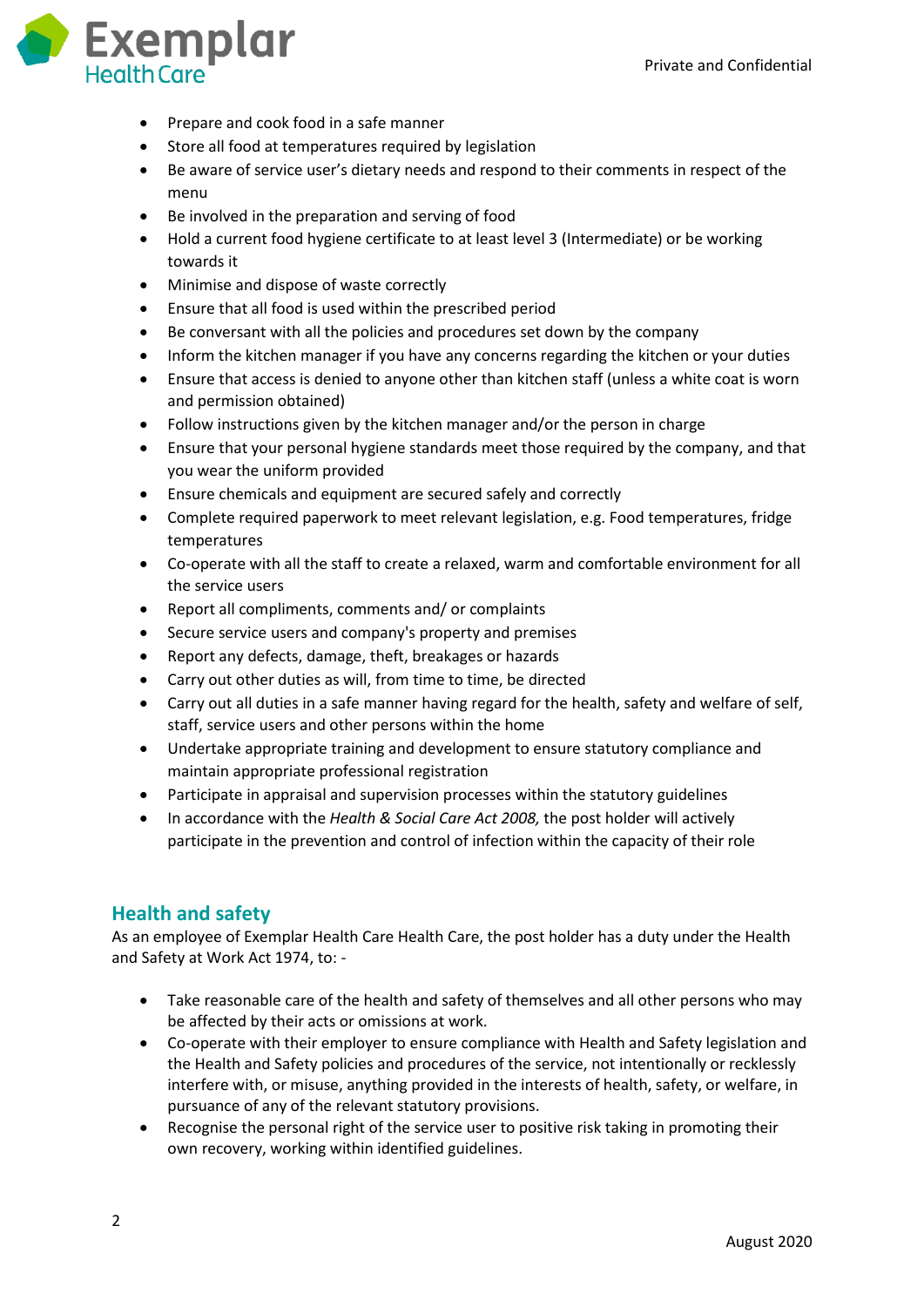

- Have a general duty to take reasonable care for the health and safety of self and others who may be affected by their acts or omissions at work. All safety rules, regulations and codes of practice relating to the work area should be observed.
- Report all accidents, dangerous occurrences, incidents and hazards in line with company policy.
- Respect confidentiality relating to information gained through employment with the organisation and to ensure information is not disclosed to any unauthorised person/agency.

## **Safeguarding**

Colleagues are required to take responsibility in all areas of work for safeguarding people at risk (both adults and children) from any form of abuse or neglect. When delivering care and support, colleagues are required to comply with the requirements of legislation relating to care in the UK, including the Care Act (2014) and Mental Capacity Act 2005, which incorporates the Deprivation of Liberty Safeguards (DoLS).

To comply with the Exemplar Health Cares Safeguarding Children and Adults policies, procedures and protocols, all individual colleagues (paid or unpaid) have a duty to safeguard and promote the welfare of children, young people and vulnerable adults This will require you to:

- Ensure you are familiar with and comply with local Child Protection Procedures and protocols for promoting and safeguarding the welfare of children and young people.
- Ensure you are familiar and comply with the Local Multi Agency Safeguarding Vulnerable Adults plans and procedures.
- Ensure you are familiar and comply with local protocols and systems for information sharing.
- Know the appropriate contact numbers and required reporting lines.
- Participate in required training and supervision.
- Comply with required professional boundaries and codes of conduct.

Exemplar Health Care is committed to safeguarding all children and vulnerable adults and expects all colleagues and volunteers to share this commitment.

### **Data protection**

The post holder must at all times respect the confidentiality of information in line with the requirements of the UK Data Protection Act 2018 and the General Data Protection Regulation (GDPR) 2018. This includes, if required to do so, obtain, process and/or use information held on a computer in a fair and lawful way, to hold data only for the specified registered purposes and to use or disclose data only to authorised persons or organisations as instructed.

This job description may be subject to review and appropriate modification. The post holder may be required to undertake other relevant and appropriate duties as reasonably required.

. I confirm I have read and understand this Job Description

| Signature: |  |
|------------|--|
| Date:      |  |